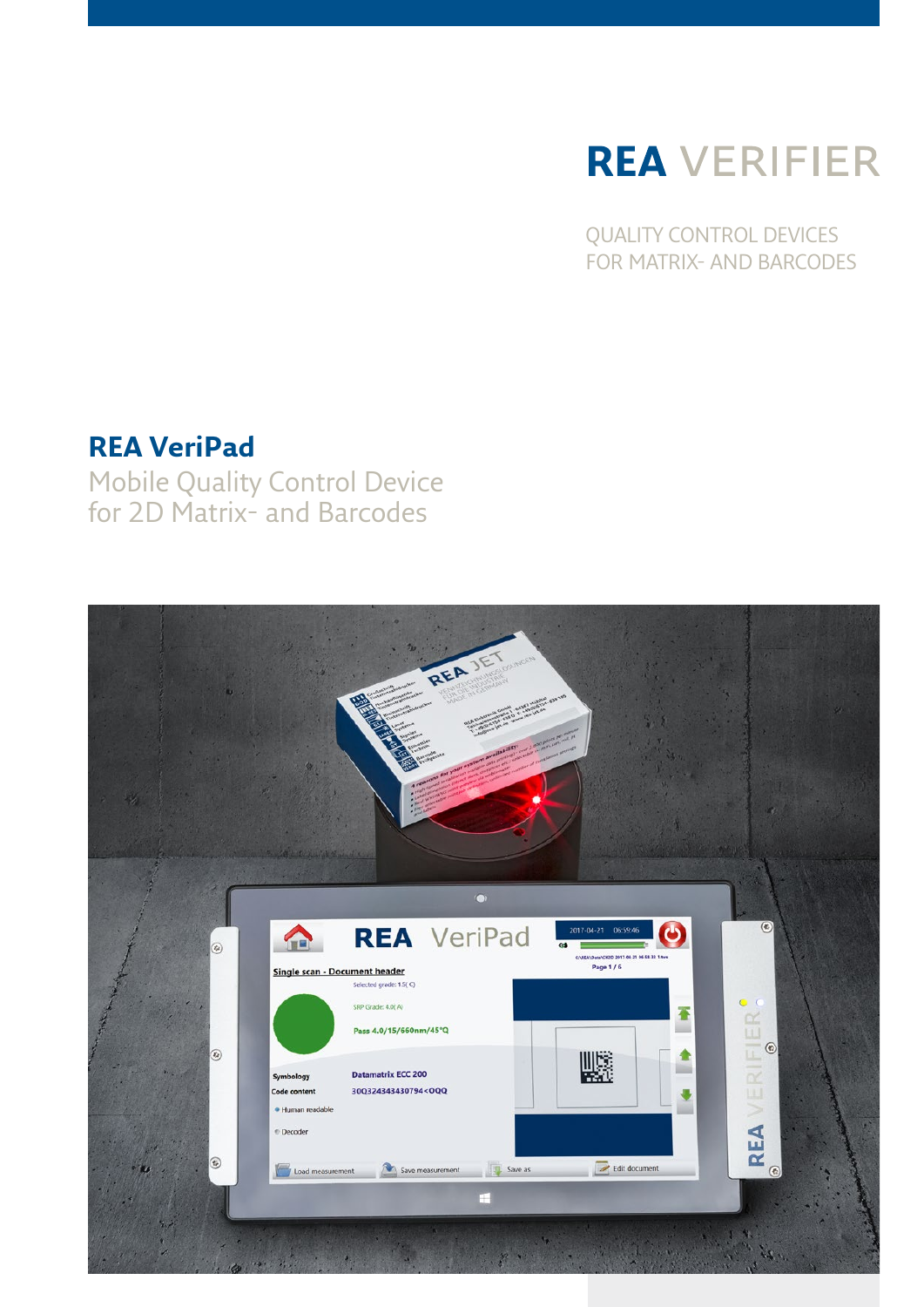### **REA VeriPad**

The REA VeriPad is worldwide the first mobile verification device for 1D and 2D codes which is operated via a 9.7" touch tablet.

The REA VeriPad is wireless and can be used flexibly and mobile. It allows full independence for measuring in almost any environment. For verifying barcodes and data matrix codes fast and reliably, the REA VeriPad is equipped with a state-of-the-art and precise measuring optic, a 9.7" touch screen and the proven REA TransWin 32 reporting software.

The measuring optic is rotatable up to 180°. This allows an optimal focus on the code to be verified. Measuring can be realized on flat and shaped bodies. For achieving a successful code verification, the measure optic has to rest right on the code without a gap in between.

Controlling and reporting is realized via a modern and intuitive Windows 10 Tablet. USB interfaces allow for connecting of accessories such as keyboard, mouse or external thumb drives.

The REA VeriPad is a future-proof, mobile all-in-one solution – there is no desktop PC necessary anymore.





#### **Features**

- Contact-free measurements by a CMOS camera
- Capable of measuring DPM codes (direct part marking)
- Designed to operate in 3 positions to meet different measuring requirements: sidewise, in upright position and upside down
- Darkened measuring chamber to avoid ambient light influences
- Verification according to ISO/IEC 15415 for printed matrix codes
- Verification according to ISO/IEC TR 29158 (formerly AIM DPM guideline 2006) for direct part marking matrix codes
- Verification according to ISO/IEC 15416 or ANSI X3.182 for barcodes
- $\blacksquare$  Verification in compliance with GS1 specifications
- Verification of GS1-128 data structures
- $\blacksquare$  Verification of optional parameters for optimizing the print process
- Multilingual user interface and reports
- For ease of use, settings can be stored in customized profiles for fast selection
- ISO/IEC 15418 / ANS MH10.8.2 data structure analysis
- **n** Specific code selection to meet the pharmaceutical industry demands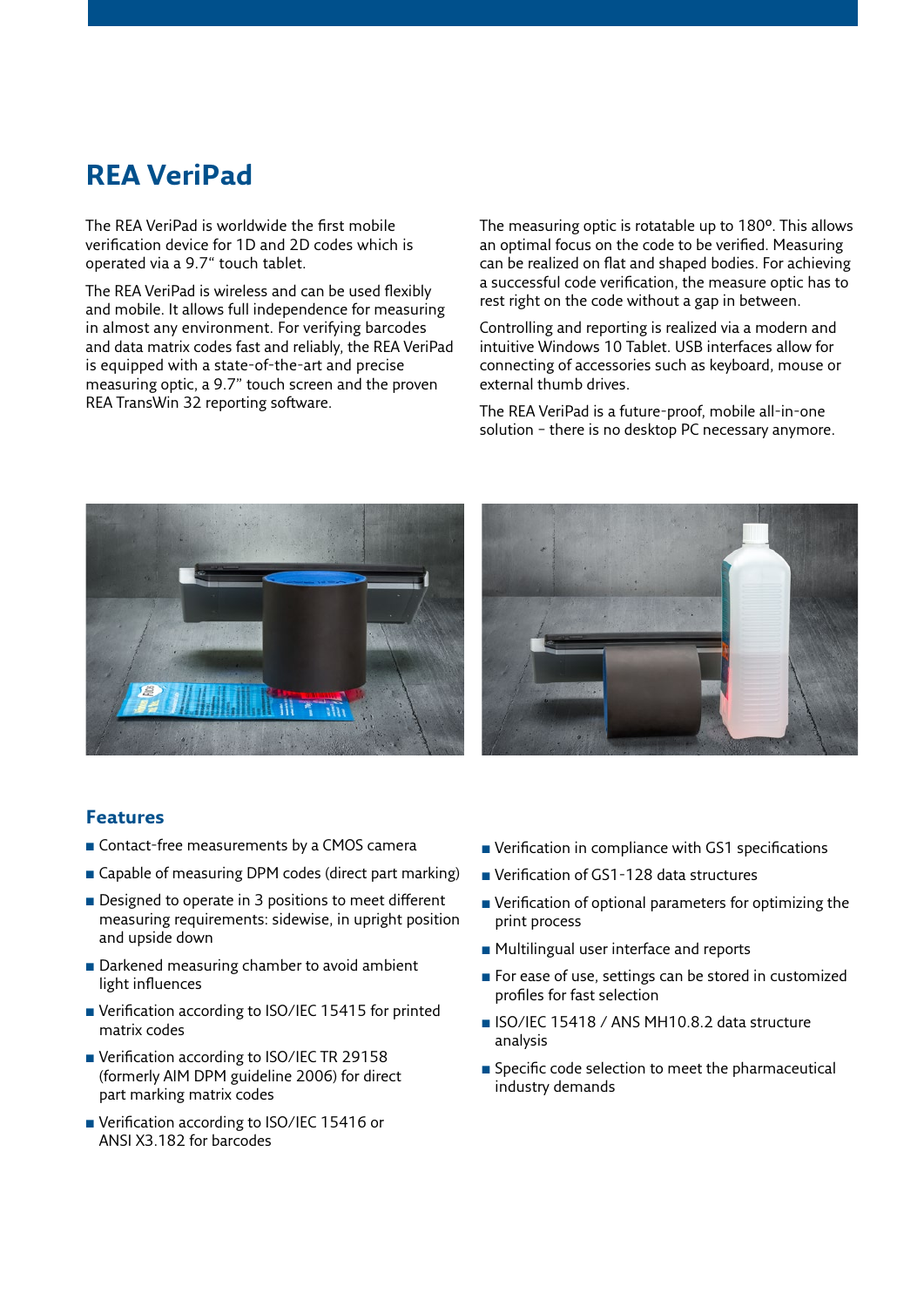

### **Code Types**

#### **Matrix Codes (2D):**

Data Matrix, DPM-Matrix Codes, QR-Code, MicroQRCode, Aztec Code, PDF 417, more under development

#### **Barcodes (1D):**

EAN-13, UPC-A, UPC-E with/ without ADD-ON, EAN-8, 2/5 Interleaved, ITF-14, freight code, Code 39, PZNCode, Code 32, Code 128, GS1-Databar, GS1-Data-bar Composite

### **Data structures and properties:**

- GS1 data structures (GS1 Data Matrix, GS1-QR-Code, GS1-128, GS1 Databar, Composite)
- <sup>n</sup> ISO/IEC 15418 / ANS MH10.8.2 data structures (AIAG, Odette, VDA, EDIFICE, HIBC, DOD, UPU …)
- **EFPIA and PPN support for pharmaceutical industry**
- **n** Check digit control settings
- $\blacksquare$  Size control settings
- **n** Customizable date verification

#### **Optional Codes:**

2/5 3 Bars, 2/5 5 Bars, 2/5 IATA, 2/5 Baggage, 2/5 DHL Express (freight code), Code39 Full ASCII, Code93, MSI, Plessey, Codabar Monarch (18), LAETUS Pharmacode, LAETUS Mini Pharma Code

#### **Technical Data**

|        |                      |            | Focal length Field Of View (FOV) Typical X-dimension Minimum X-dimension Pixel size |                           |
|--------|----------------------|------------|-------------------------------------------------------------------------------------|---------------------------|
| 7.5 mm | $40 \times 24$ mm mm | $0.155$ mm | $0.085$ mm                                                                          | $15.5 \,\mathrm{\upmu m}$ |

- Measuring accuracy compliant to ISO/IEC 15426-2 and ISO/IEC 15426-1
- Red LED light 660 nm or white LED light 4.000 °K
- Illumination angle 45°, red or white light
- Camera focus and aperture pre-adjusted by factory
- Operation system: Windows 10
- Display: 10" 1280 x 800
- **n** Memory: 32 GB program memory, 2 GB internal memory, 32 GB data memory (external thumb drive connectable)
- <sup>n</sup> Camera: 5 Mpix Monochrome Image scale: 40 x 24 mm Objective: 5 Mpix F2.5 7.5 mm
- **n** Illumination: red 660 nm, white 4500 K
- $Hub: 2 \times USB$  A
- <sup>n</sup> Charging plug: 1 x Micro-USB 2.0, alternatively 1 x USB C
- <sup>n</sup> Charging unit: 100/240 V AC Output 5.0 V 2000 mA DC
- $Size: 290 \times 120 \times 260$  mm
- Weight:  $1.600 g$